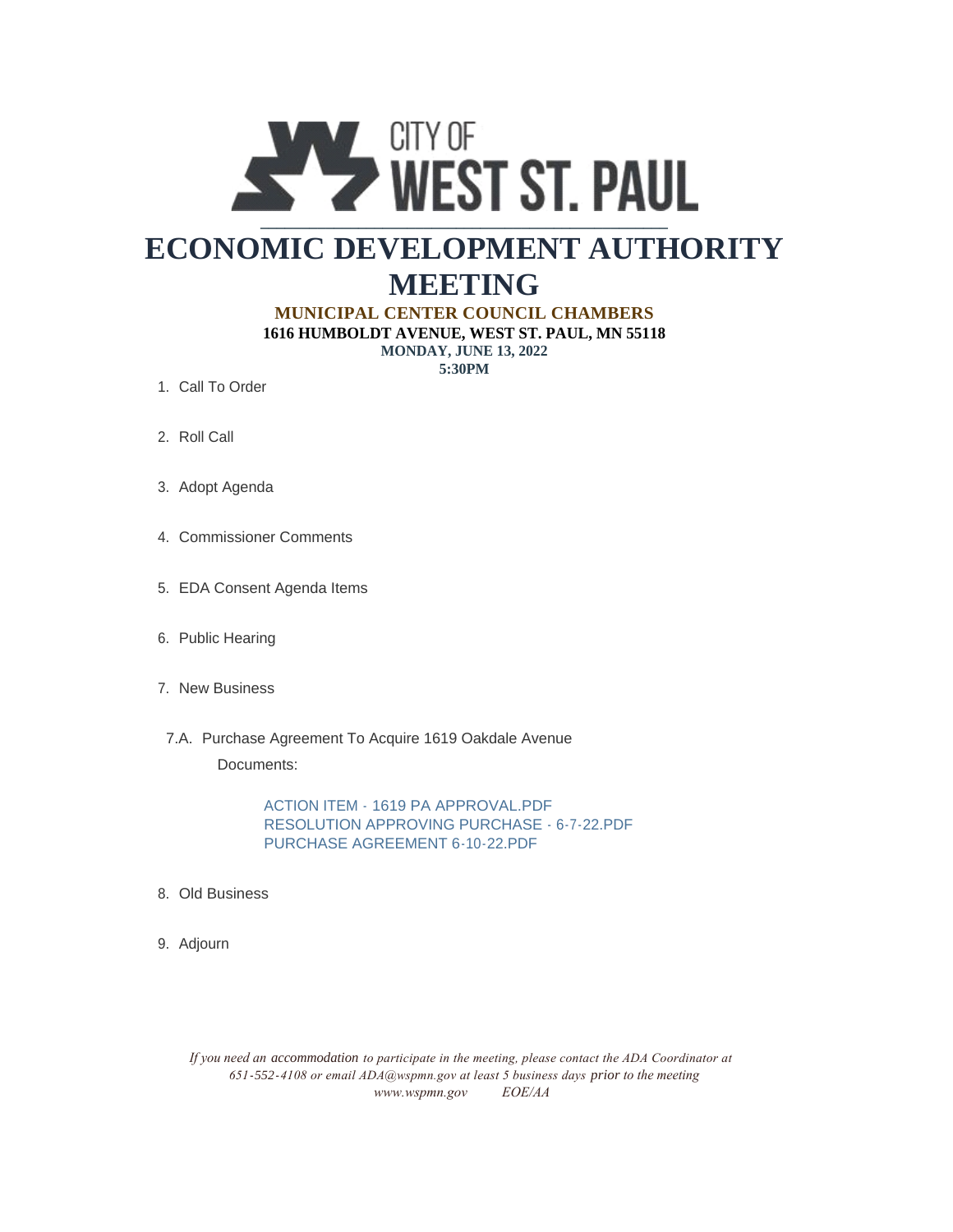

# Subject: Resolution Approving the Purchase of 1619 Oakdale Avenue

| Meeting Date: Monday, June 13th, 2022                                                         |                              |  |
|-----------------------------------------------------------------------------------------------|------------------------------|--|
| Submitted/Presented by/Department: Ben Boike - Community Development                          |                              |  |
| <b>Action Type</b>                                                                            |                              |  |
| $\Box$ Consent Item                                                                           | Discussion/Direction         |  |
| $\Box$ Public Hearing                                                                         | <b>Informational Only</b>    |  |
| ⊠ Action/Motion                                                                               | Report                       |  |
| $\boxtimes$ Resolution                                                                        | <b>Other: Closed Session</b> |  |
| <b>Action</b>                                                                                 |                              |  |
| City Staff requests that the EDA approve the attached resolution approving the purchase of    |                              |  |
| 1619 Oakdale for redevelopment purposes.                                                      |                              |  |
| <b>Background</b>                                                                             |                              |  |
| Per direction of the EDA at the May 23, 2022 meeting, Staff has drafted the attached Purchase |                              |  |
| Agreement to acquire 1619 Oakdale Avenue for the price of \$375,000. The Seller has agreed    |                              |  |
| to the purchase agreement and should the EDA approve the attached resolution, closing is      |                              |  |
| scheduled on or before June 29th. As previously discussed, Staff is proposing to utilize TIF  |                              |  |
| Admin Fees for the purchase of the property.                                                  |                              |  |
| <b>Attachments</b>                                                                            |                              |  |
| Resolution                                                                                    |                              |  |
| <b>Purchase Agreement</b>                                                                     |                              |  |
|                                                                                               |                              |  |
| <b>Previous Relevant Actions</b>                                                              |                              |  |
| N/A                                                                                           |                              |  |
| <b>Alternatives</b>                                                                           |                              |  |
| N/A                                                                                           |                              |  |
| <b>Financial</b>                                                                              |                              |  |
| Budgeted: $\Box$ Yes                                                                          | No Financial Impact          |  |
| Fund: 451                                                                                     | <b>TIF Admin Fees</b>        |  |
| Department: 46502                                                                             |                              |  |
| Account: 40490                                                                                |                              |  |
| Amount: \$375,000                                                                             |                              |  |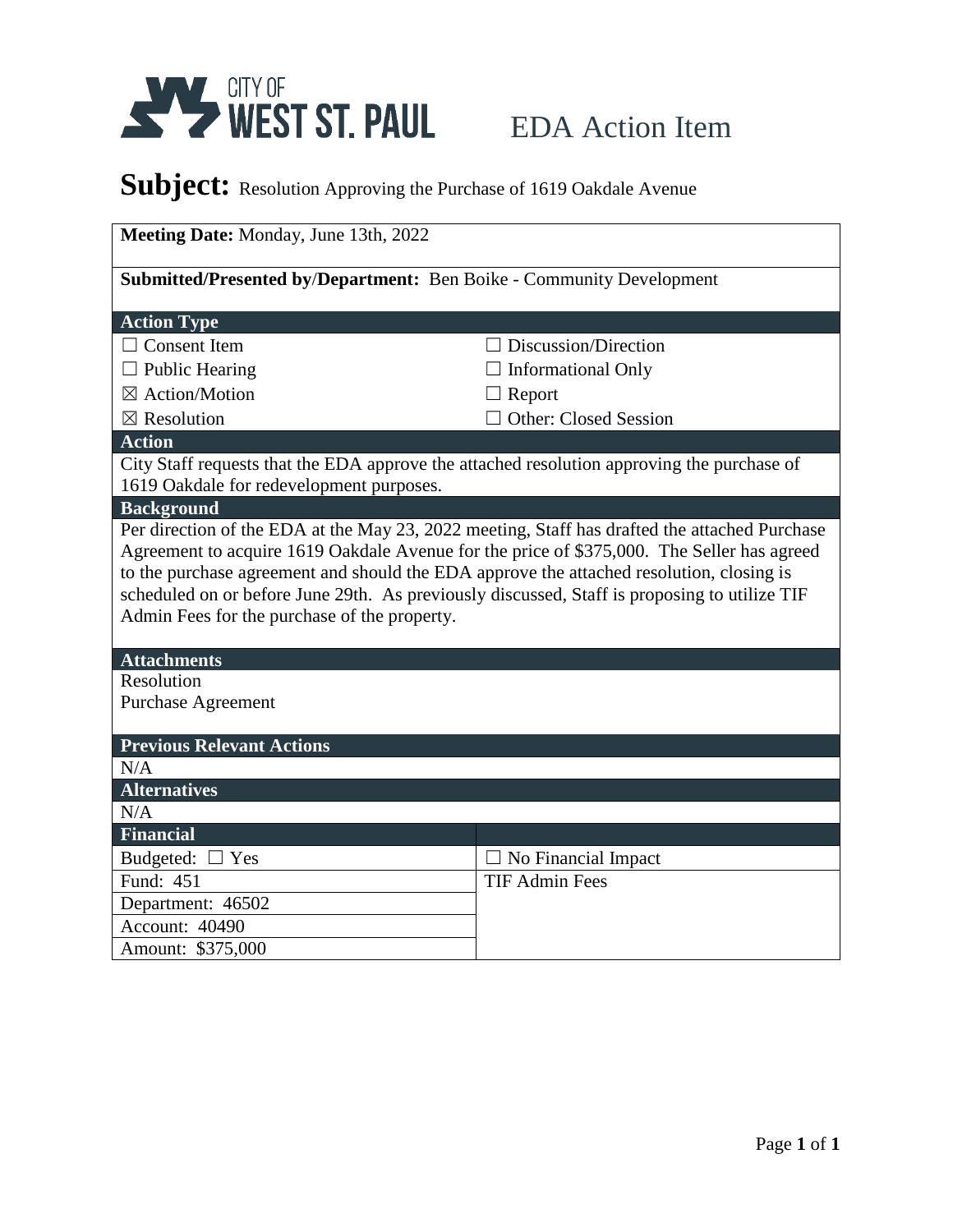#### **WEST ST. PAUL ECONOMIC DEVELOPMENT AUTHORITY DAKOTA COUNTY, MINNESOTA**

# **RESOLUTION NO. 2022-\_\_\_\_\_\_\_\_\_**

# **RESOLUTION APPROVING PURCHASE OF 1619 OAKDALE AVENUE, WEST ST. PAUL, MN FOR REDEVELOPMENT PURPOSES**

**WHEREAS,** Paul Wendlandt III and Martha J. Casserly ("Sellers") desire to sell the property located at 1619 Oakdale Avenue, West St. Paul, MN, legally described on Exhibit A ("Property"); and

**WHEREAS,** the West St. Paul Economic Development Authority ("EDA") desires to purchase the Property for redevelopment purposes as articulated in the Purchase Agreement between Sellers and EDA.

**NOW THEREFORE**, **BE IT RESOLVED** by the Board of Commissioners of the West St. Paul Economic Development Authority as follows:

- 1. The purchase of the Property from Sellers is in the public interest of the City and its people, furthers its general plan of economic development and furthers the aims and purposes of Minn. Stat. Sections 469.090 to 469.108; and the appropriate officials are authorized to take such action so as to effectuate such purchase.
- 2. The EDA approves the Purchase Agreement and authorizes the appropriate officials to take such action as to effectuate its execution and implementation.

Passed and duly adopted by the Economic Development Authority of the City of West St. Paul, Minnesota, this 13<sup>th</sup> day of June, 2022.

# **ECONOMIC DEVELOPMENT AUTHORITY CITY OF WEST ST. PAUL**

David J. Napier, President

\_\_\_\_\_\_\_\_\_\_\_\_\_\_\_\_\_\_\_\_\_\_\_\_\_\_\_\_\_\_

ATTEST:

Nicole Tillander, Secretary/City Clerk

\_\_\_\_\_\_\_\_\_\_\_\_\_\_\_\_\_\_\_\_\_\_\_\_\_\_\_\_\_\_\_\_\_\_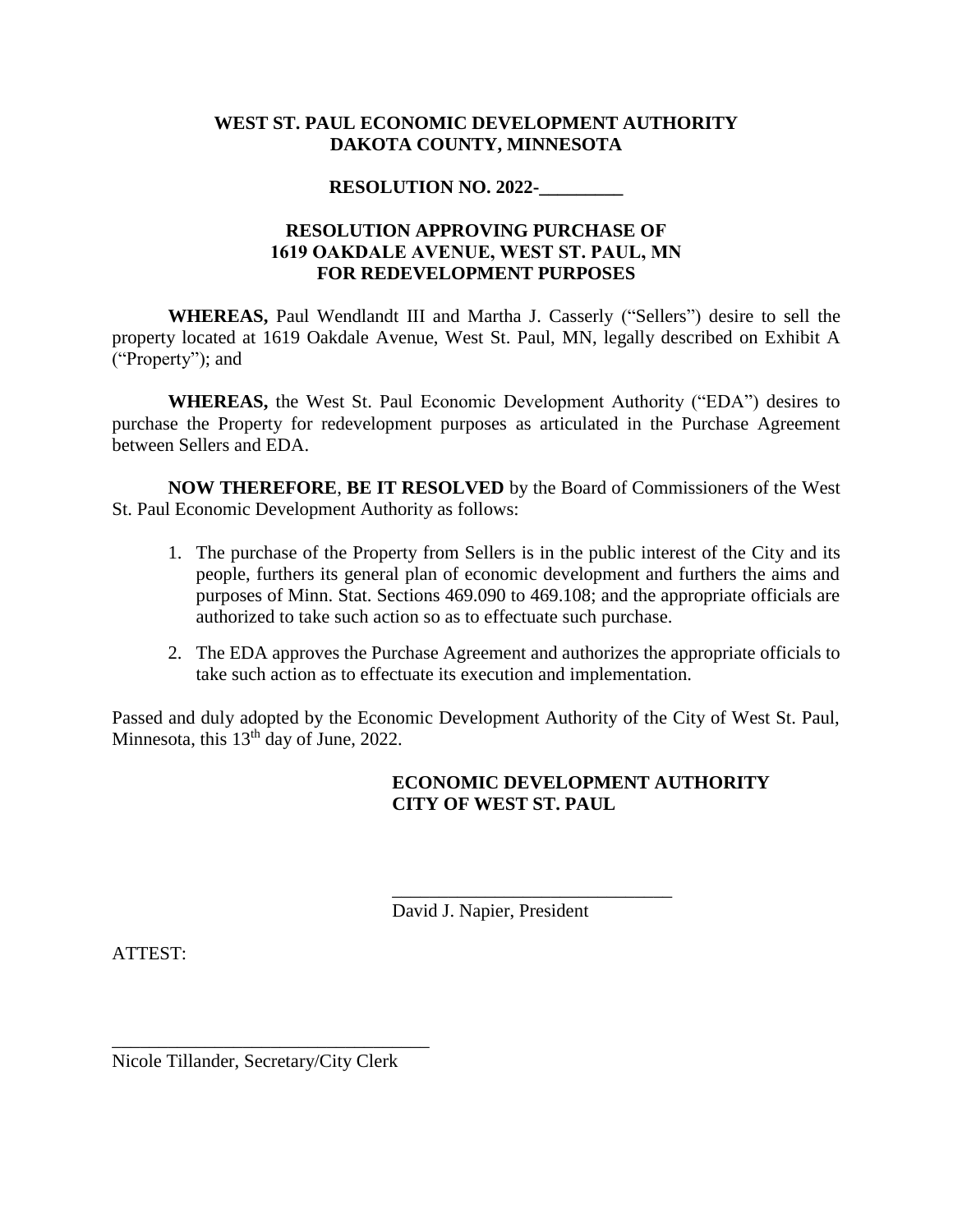#### **EXHIBIT A LEGAL DESCRIPTION OF PROPERTY**

Real property located in Dakota County Minnesota legally described as follows:

Part of the Northeast quarter of the Northwest quarter of the Southeast quarter (NE ¼ of NW ¼ of SE ¼) of Section Twenty (20), Township Twenty-eight (28), Range Twenty-two (22) described as follows, to wit:

Commencing at the intersection of the ¼ section line on Wentworth Ave., and the center line of Oakdale Ave., which intersection is 286.94 feet West of the Northeast corner of NW ¼ of SE ¼ of Section 20, thence West on said ¼ section line 264 feet; thence South 1 degree 00 minutes West, parallel with Oakdale Ave., 330 feet, thence East parallel with the ¼ section line on Wentworth Ave., 264 feet to the center of Oakdale Ave., thence North 1 degree 00 minutes East, on said center 330 feet to the place of beginning, according to the Government Survey thereof, Dakota County, Minnesota. Subject to Parcel 11 of the Dakota County Right Of Way Map No. 440.

*Abstract Property* PID: 42-02000-78-020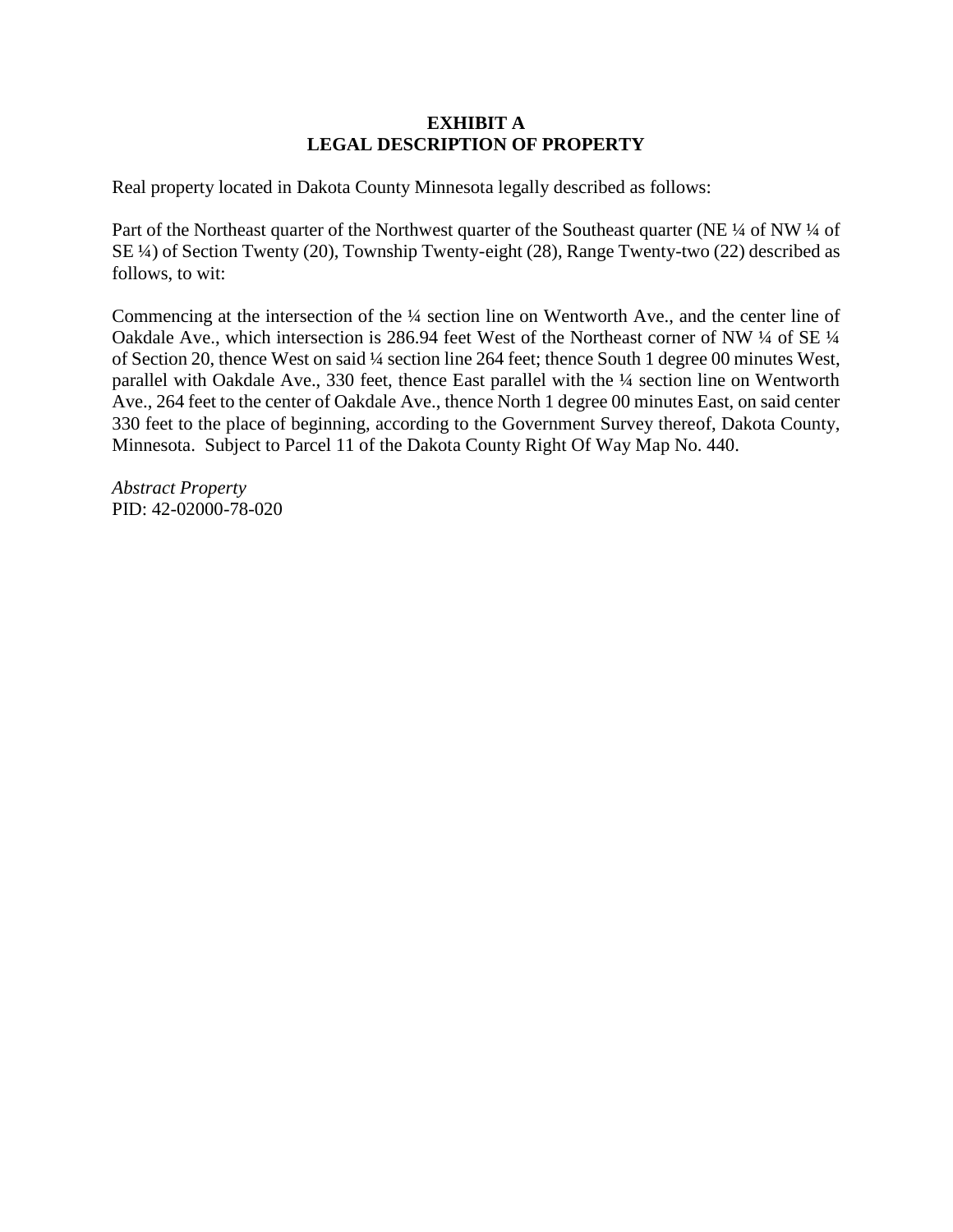# **PURCHASE AGREEMENT**

**THIS PURCHASE AGREEMENT** ("Agreement") is made and entered into as of June 10, 2022 \_\_\_\_\_\_\_\_\_\_\_\_\_\_\_\_\_\_\_\_\_\_\_\_\_\_, 2022 ("Effective Date"), by and between Paul Wendlandt III and Martha J. Casserly, husband and wife ("Seller"), and the West St. Paul Economic Development Authority, a public body corporate and politic organized under the laws of Minnesota ("EDA").

# **RECITALS**

- A. Seller is the fee owner of real property located in the City of West St. Paul, Minnesota, legally described on Exhibit A (the "Property"), attached hereto and incorporated herein by reference.
- B. EDA desires to purchase the Property from Seller, and Seller desires to sell the same to EDA, all on the terms and conditions of this Agreement.

**NOW, THEREFORE,** in consideration of the covenants and the mutual obligations contain herein, the parties hereby covenant and agree with each other as follows:

- 1. **Sale**.
	- 1.1. **Sale**. Subject to the terms and provisions of this Agreement, Seller shall sell to EDA, and EDA shall purchase from Seller, the Property.
	- 1.2. **Purchase Price**. The purchase price to be paid by EDA to Seller for the Property shall be Three Hundred Seventy Five Thousand Dollars and No/100 (\$375,000.00) (the "Purchase Price"), payable as follows: (a) Ten Thousand and No/100 Dollars (\$10,000), as earnest money, to be paid to DCA Title Inc., 750 Main St. Suite 208, Mendota Heights, MN 55118 ("Title") upon execution of this Agreement; and (b) the balance on the Closing Date (as defined in Section 6) subject to those adjustments, prorations, and credits described in this Agreement, in cash or certified funds or by wire transfer pursuant to instructions from Seller or Title. The Closing will occur at Title, unless otherwise agreed to by the parties.
- 2. **Available Surveys, Tests, and Reports.** Within five (5) days of the Effective Date, Seller shall cause to be delivered to EDA to the extent same are in the possession and control of Seller: (a) copies of any surveys, soil tests and environmental reports previously conducted on the Property; (b) copies of leases associated with the Property, (c) copies of existing title work for the Property (the "Due Diligence Materials"). Seller makes no representations or warranties regarding the accuracy or completeness of the Due Diligence Materials. EDA acknowledges that the sale of the Property is "AS-IS", "WHERE IS," and "WITH ALL FAULTS", and that it is the obligation of EDA to conduct and complete its due diligence and investigations relating to the Property.
- 3. **EDA's Investigations.** For a period up to Closing Date, following the Effective Date, Seller shall allow EDA and EDA's agents access to the Property without charge and at all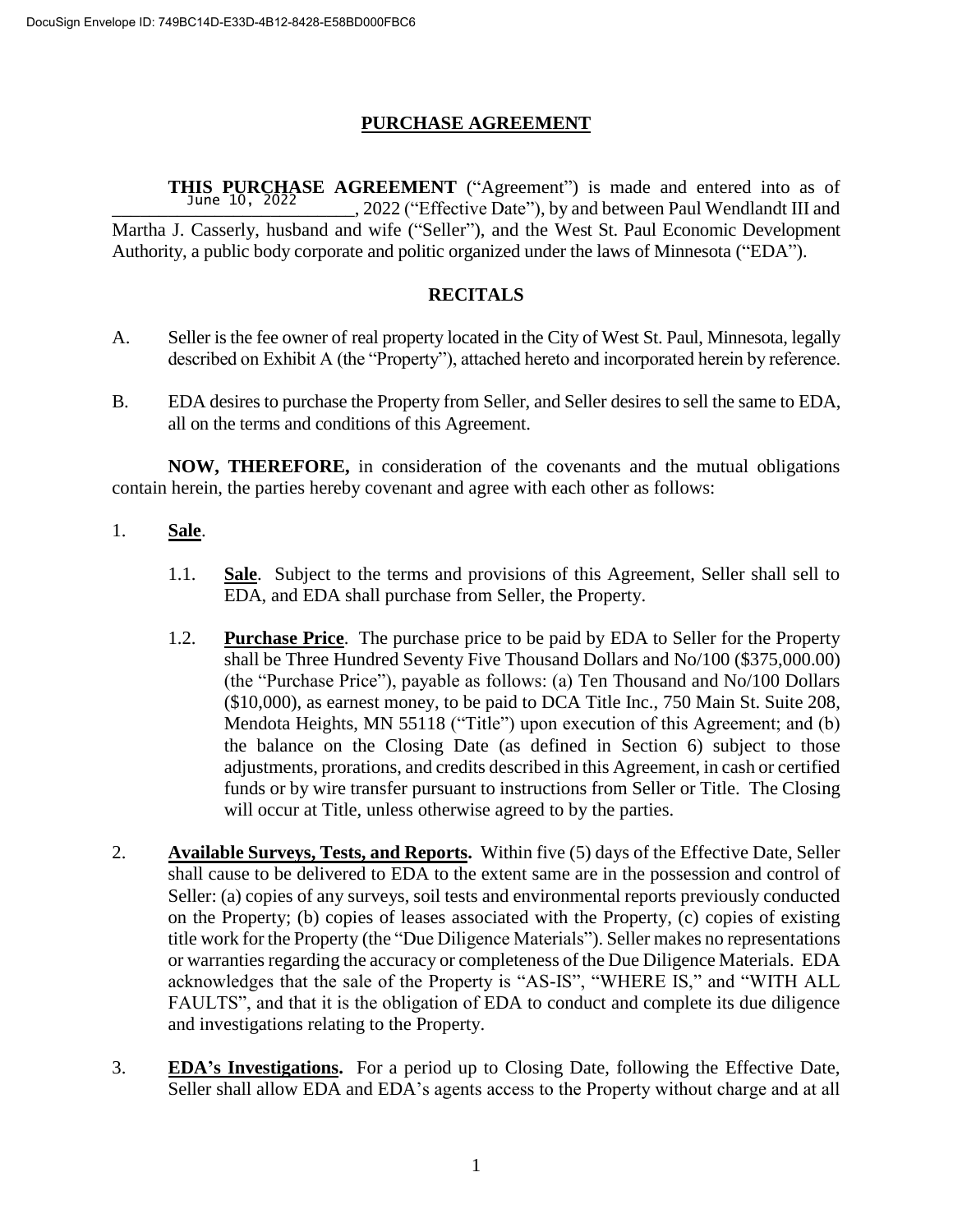times for the purpose of EDA's investigation and testing of the Property, including surveying and testing of soil and groundwater ("EDA's Investigations"); provided, however, EDA shall not perform any invasive testing unless (a) Seller gives its prior approval of EDA's consultant that will perform the testing, which approval shall not be unreasonably withheld, conditioned or delayed, and (b) EDA gives Seller reasonable prior notice of such testing. EDA shall pay all costs and expenses of EDA's Investigations and shall indemnify and hold Seller and the Property harmless from all costs and liabilities, including but not limited to mechanics' liens, relating to activities on the Property related to EDA's Investigations, however, EDA shall not be responsible for liens, liability, loss, expense or costs arising out of the discovery or presence of Hazardous Substances (as such term is defined in Section 9.1.7) on the Property or otherwise arising out of Seller's noncompliance with any Environmental Law (as such term is defined in Section 9.1.7) or other law or regulation. Seller shall have the right to accompany EDA during any of EDA's Investigations of the Property. If requested by Seller, EDA shall provide to Seller copies of all third-party, non-confidential written test results and reports conducted as part of EDA's Investigations. EDA shall pay all of the costs and expenses associated with EDA's Investigations, to cause to be released any lien on the Property arising as a result of EDA's Investigations and to repair and restore, at EDA's expense, any damage to the Property caused by EDA's Investigations. The indemnification obligations set forth herein shall survive termination or cancellation of this Agreement. If this Agreement is terminated based upon any environmental condition as herein provided, and Seller requests, EDA shall give Seller copies of any and all environmental reports obtained by EDA, if any.

4. **Insurance; Risk of Loss.** Seller assumes all risk of destruction, loss, or damage to the Property prior to the Closing Date. If, prior to the Closing Date, all or any portion of the Property or access thereto is condemned, taken by eminent domain, or damaged by cause of any nature, or the Property is rendered untenantable, Seller shall immediately give EDA notice of such condemnation, taking, or damage. After receipt of notice of such condemnation, taking or damage (from Seller or otherwise), EDA shall have the option (to be exercised within thirty (30) days after Seller's written notice) either (a) to require Seller to (i) convey the Property at Closing (as defined in Section 6) to EDA in its damaged condition, upon and subject to all of the other terms and conditions of this Agreement without reduction of the Purchase Price, (ii) assign to EDA at Closing all of Seller's right, title and interest in and to any claims Seller may have to insurance proceeds, condemnation awards and/or any causes of action with respect to such condemnation or taking of or damage to the Property or access thereto, and (iii) pay to EDA at Closing by certified or official bank check all payments made prior to the Closing Date under such insurance policies or by such condemning authorities, or (b) to terminate this Agreement by giving notice of such termination to Seller, whereupon this Agreement shall be terminated, the Earnest Money shall be refunded to EDA and thereafter neither party shall have any further obligations or liabilities to the other, except for such obligations as survive termination of this Agreement. If the right to terminate this Agreement is not exercised within such thirty (30) day period, such right shall be deemed to have been waived. Seller shall not designate counsel, appear in, or otherwise act with respect to the condemnation proceedings without EDA's prior written consent, which consent shall not be unreasonably withheld.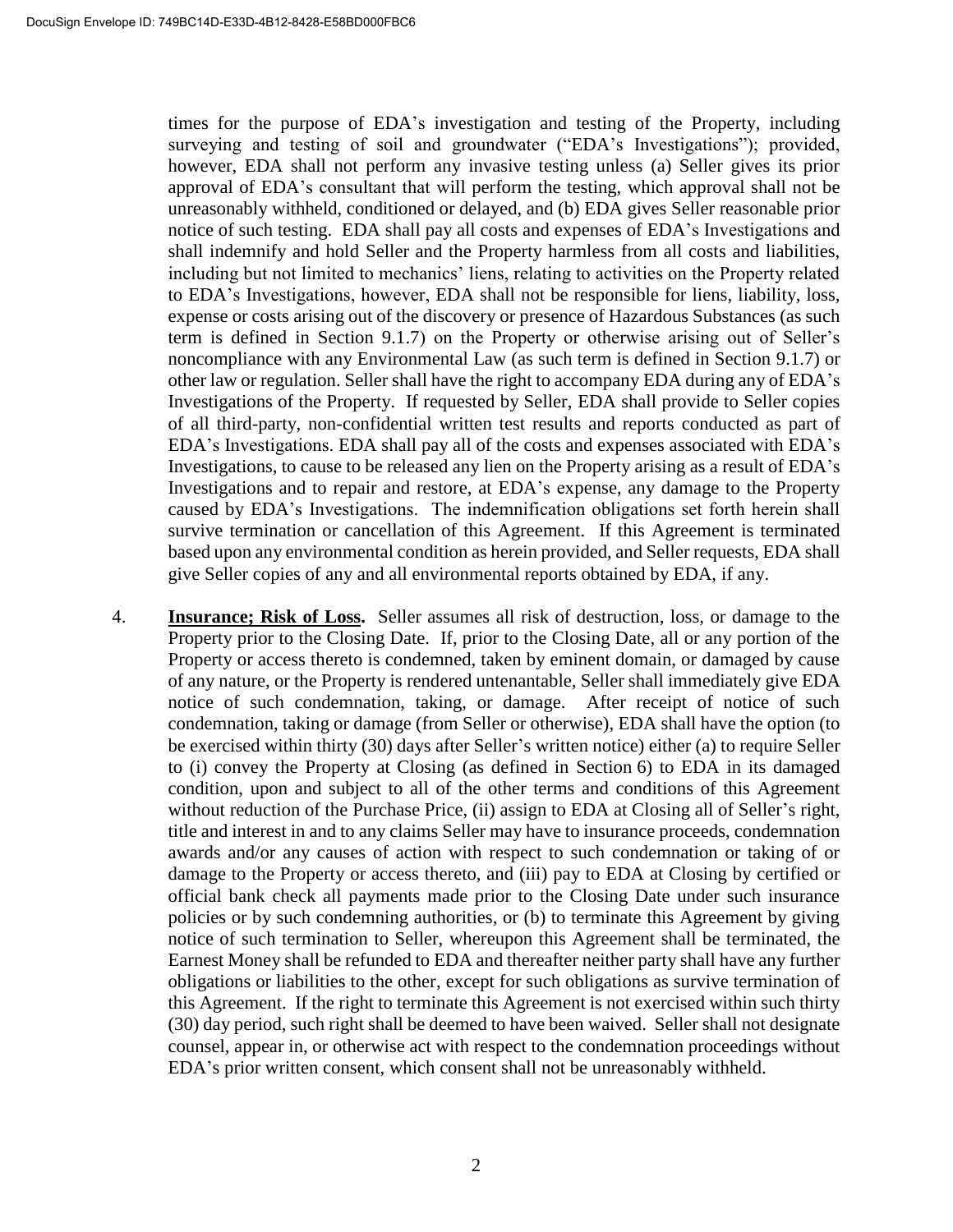#### 5. **Contingencies**.

#### 5.1. **EDA's Contingencies**.

- 5.1.1. Unless waived by EDA in writing, EDA's obligation to proceed to Closing shall be subject to (a) performance by Seller of its obligations hereunder, (b) the continued accuracy of Seller's representations and warranties provided in Section 9.1, and (c) EDA's satisfaction, in EDA's sole discretion, as to the contingencies described in this Section 5.1:
	- 5.1.1.1. On or before the Closing Date, EDA shall have determined, in its sole discretion, that it is satisfied with (a) the results of and matters disclosed by EDA's Investigations, physical inspection, surveys, soil tests, engineering inspections, hazardous substance and environmental reviews of the Property, and all other inspections and due diligence regarding the Property, including any association rules or regulations applicable to any of the Property or any Due Diligence Materials. If EDA has not terminated this Agreement on or before the Closing Date, the contingency set forth in this paragraph shall be deemed waived.
	- 5.1.1.2. On or before the Closing Date, EDA shall have received from Title an irrevocable commitment to issue a title insurance policy for the Property in a form and substance satisfactory to EDA in EDA's sole discretion, not disclosing any encumbrance not acceptable to EDA in EDA's sole discretion (the "Approved Commitment"). If EDA has not terminated this Agreement on or before the Closing Date, the contingency set forth in this paragraph shall be deemed waived.
	- 5.1.1.3. On or before the Closing Date, EDA may obtain an ALTA survey for the Property certified to EDA and Title.
	- 5.1.1.4. On or before the Closing Date, Seller shall have obtained releases of the Property from any and all mortgages or other monetary liens affecting any of the Property.
	- 5.1.1.5. On or before the Closing Date, Seller shall have obtained all valid, necessary and sufficient waivers, assignments, subordinations, non-disturbance, attornments, approvals, authorizations, estoppel certificates and consents of each and every party whose waiver, subordination, non-disturbance, attornment, approval, authorization, estoppel certificate or consent shall be required to transfer the Property and consummate the transactions contemplated by this Agreement.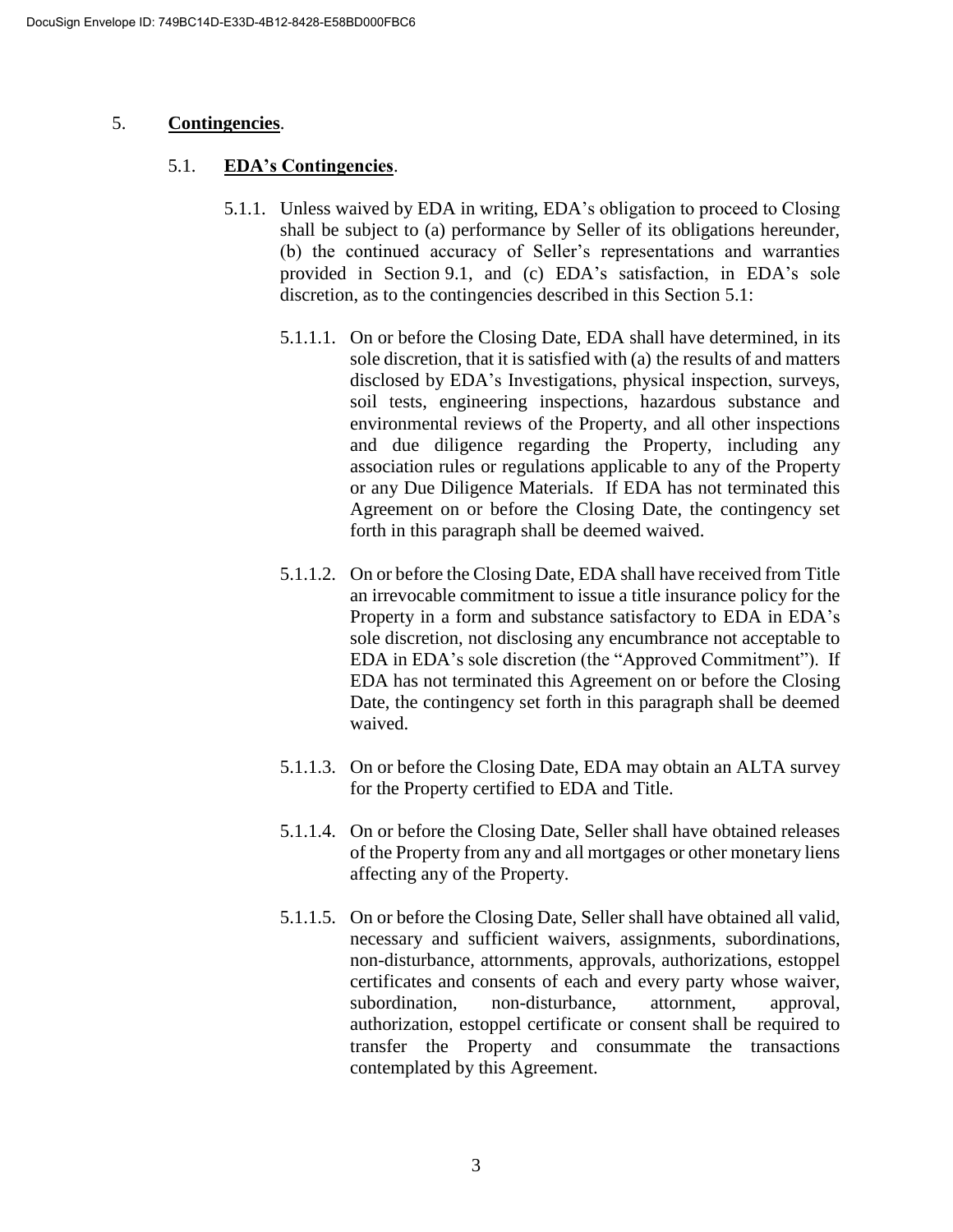- 5.1.1.6. On or before the Closing Date, the proper termination of any and all lease rights related to the Property to the satisfaction of the EDA.
- 5.1.1.7. On or before July 15, 2022, the vacation of the Property by the Seller and/or any tenant.
- 5.1.1.8. On or before the Closing Date, Seller shall execute an assignment and assumption of surviving contracts, permits and licenses, warranties, and intangible property conveying to EDA with warranties the surviving contracts, permits and licenses, warranties and intangible property, free and clear of all encumbrances, together with the consent of all parties having the right to consent to such assignment, if necessary.
- 5.1.1.9. On or before the Closing Date, Seller shall execute a Bring-Down Certificate certifying that all of the warranties and representations made by Seller in this Agreement remain true as of the date of closing.
- 5.1.1.10. On or before the Closing Date, the termination or elimination of any and all option to purchase rights, Rights of First Refusal, or Rights of First Offer related to the Property to the satisfaction of EDA.
- 5.1.1.11. On or before the Closing Date, EDA shall have approved the forms of all closing documents.
- 5.1.1.12. Seller shall have performed and satisfied all agreements, covenants and conditions required pursuant to this Agreement to be performed and satisfied by Seller prior to the Closing Date.
- 5.1.1.13. All representations and warranties of Seller contained in this Agreement shall be accurate as of the Closing Date.

The foregoing contingencies are for EDA's sole and exclusive benefit and one (1) or more may be waived in writing by EDA in its sole discretion, or by the passage of time as set forth hereinabove. Seller shall reasonably cooperate with EDA's efforts to satisfy such contingencies, at no out of pocket cost to Seller or assumption of any obligation or liability by EDA. EDA shall bear all cost and expense of satisfying EDA's contingencies. If any of the foregoing contingencies have not been satisfied on or before the applicable date, then this Agreement may be terminated, at EDA's option, by written notice from EDA to Seller. If EDA terminates this Agreement as a result of a failure of an EDA contingency prior to the applicable date, the Earnest Money shall be returned to EDA and neither Seller nor EDA shall be liable to the other for any further obligations under this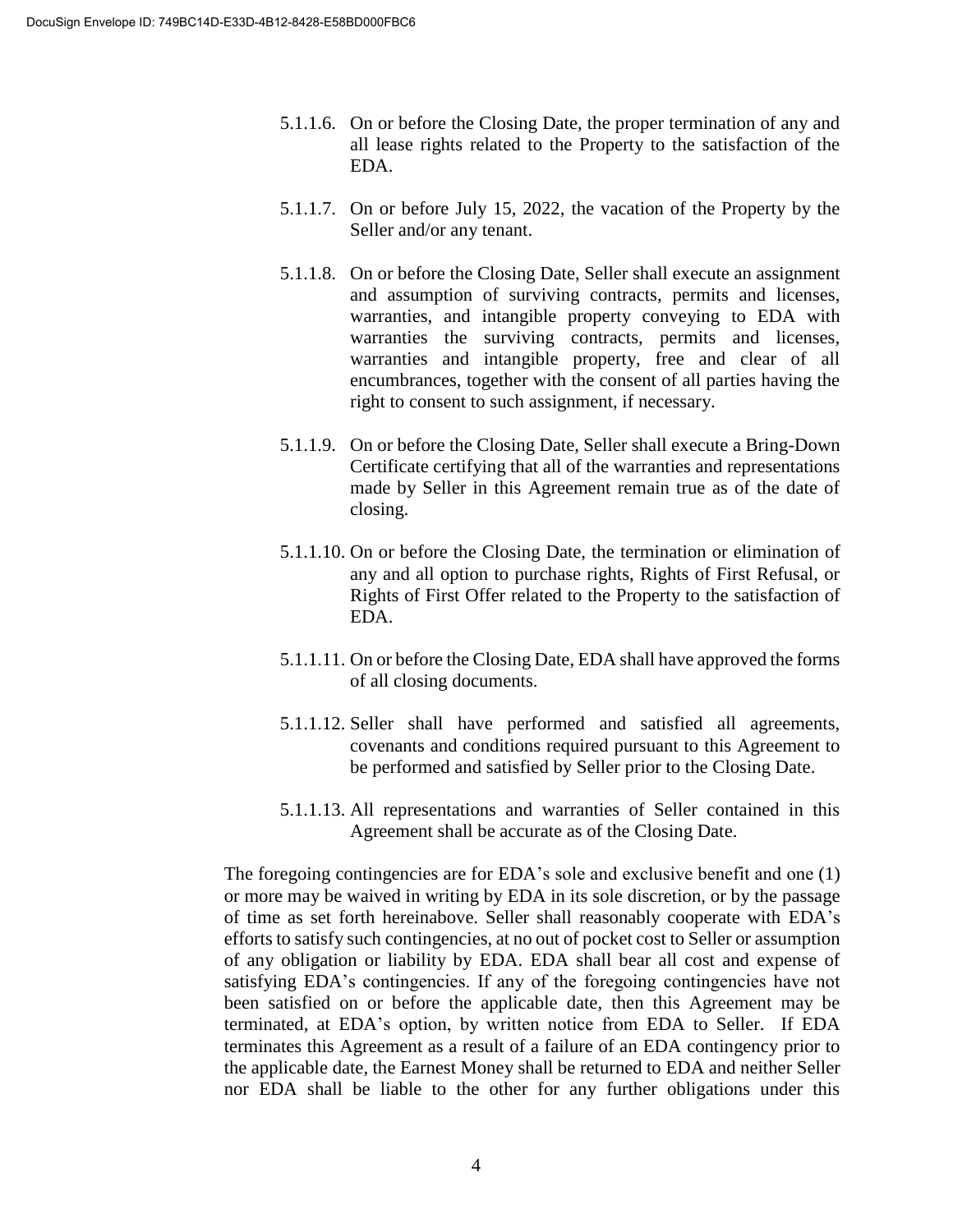Agreement (except for such obligations as survive termination of this Agreement). Such written notice must be given on or before the applicable date set forth herein above for such contingency, or EDA's right to terminate this Agreement pursuant to such contingency shall be waived. Upon termination, neither party shall have any further rights or obligations against the other regarding this Agreement or the Property, except for such obligations that survive termination of this Agreement.

- 5.1.2. If EDA elects not to exercise any of the contingencies set out herein, such election may not be construed as limiting any representations or obligations of Seller set out in this Agreement, including, without limitation, any indemnity or representations with respect to environmental matters. Further, EDA shall not be deemed to have waived any of the foregoing contingencies on account of its execution of this Agreement.
- 5.2. **Seller's Contingencies**. Seller's obligation to proceed to Closing shall be subject to the satisfaction, on or prior to the Closing Date, of each of the following conditions:
	- 5.2.1. EDA shall have performed and satisfied all agreements, covenants and conditions required pursuant to this Agreement to be performed and satisfied by or prior to the Closing Date.
	- 5.2.2. All representations and warranties of EDA contained in this Agreement shall be accurate as of the Closing Date.
	- 5.2.3. There shall be no uncured default by EDA of any of its obligations under this Agreement as of the Closing Date, not otherwise waived by Seller.

If any contingency contained in this Section 5.2 has not been satisfied on or before the date described herein, and if no date is specified, then the Closing Date, then this Agreement may be terminated by written notice from Seller to EDA. If termination occurs all documents deposited by EDA shall be immediately returned to EDA, and all documents deposited by Seller shall be immediately returned to Seller and neither party will have any further rights or obligations with respect to this Agreement or the Property, except for such obligations that survive termination of this Agreement. If the EDA terminates this Agreement pursuant to this Section, the Earnest Money shall be retained by the EDA. All the contingencies in this Section 5.2 are specifically for the benefit of Seller, and Seller shall have the right to waive any contingency in this Section 5.2 by written notice to EDA.

- 6. **Closing**. The Closing of the purchase and sale contemplated by this Agreement ("Closing") shall occur on or before June 30, 2022 ("Closing Date"), unless otherwise agreed to by the parties. Seller agrees to deliver actual possession of the Property to EDA on July 15, 2022.
	- 6.1. **Seller's Closing Documents and Deliveries**. On the Closing Date, Seller shall execute and/or deliver, as applicable, to EDA the following: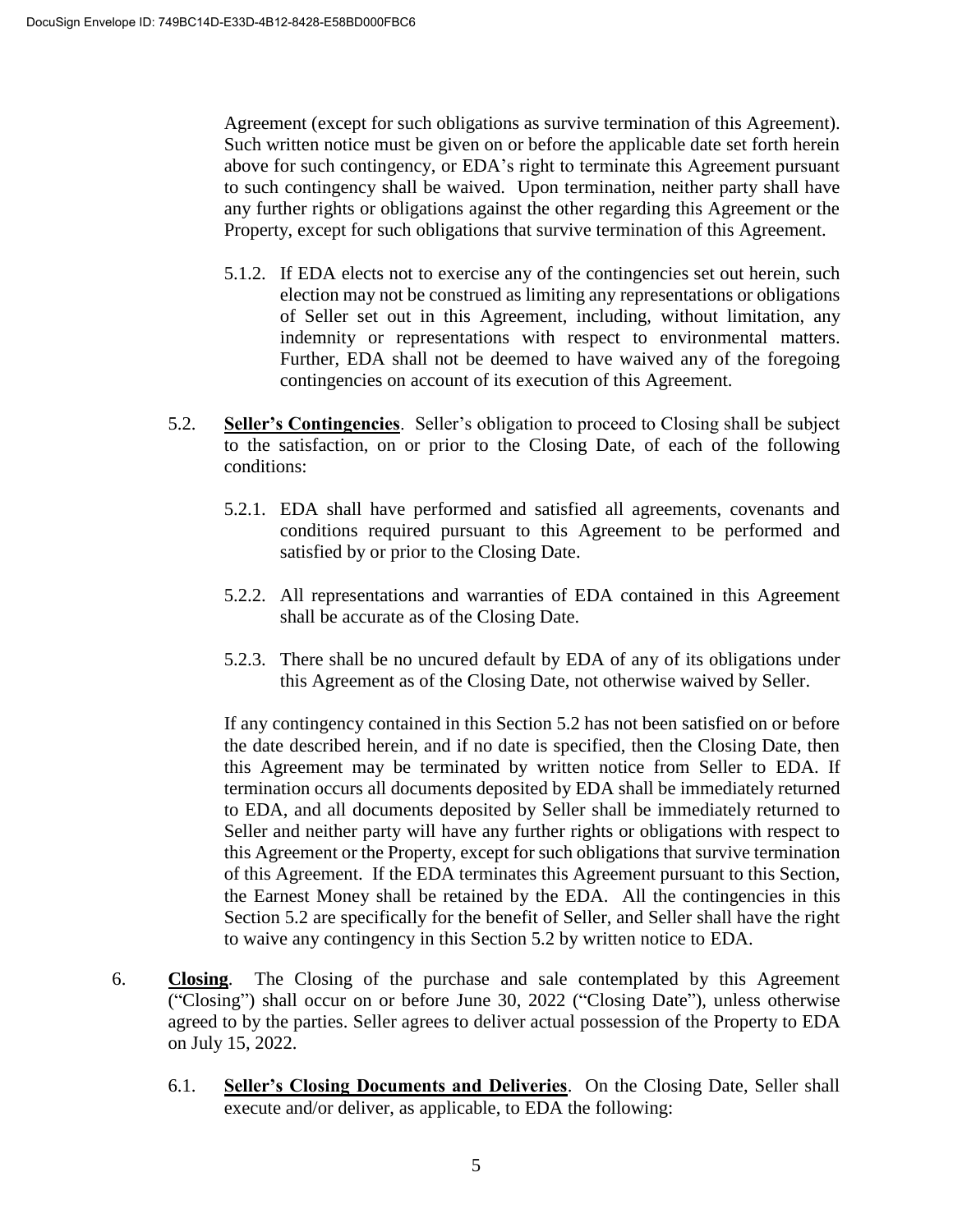- 6.1.1. **Warranty Deed**. A warranty deed, with state deed tax paid, conveying title to the Property to EDA, free and clear of all encumbrances, except the Permitted Encumbrances (the "Deed").
- 6.1.2. **Assignment and Assumption of Contracts, Permits and Licenses**. Seller shall execute an assignment and assumption of surviving contracts, permits and licenses, warranties, and intangible property conveying to EDA with warranties the surviving contracts, permits and licenses, warranties and intangible property, free and clear of all encumbrances, together with the consent of all parties having the right to consent to such assignment, if necessary.
- 6.1.3. **FIRPTA Affidavit**. An affidavit of Seller certifying that Seller is not a "foreign person", "foreign partnership", foreign trust", "foreign estate" or "disregarded entity" as those terms are defined in Section 1445 of the Internal Revenue Code of 1986, as amended.
- 6.1.4. **Seller's Affidavit**. A standard owner's affidavit (ALTA form) from Seller which may be reasonably required by Title to issue an owner's policy of title insurance with respect to the Property with the so-called "standard exceptions" deleted.
- 6.1.5. **Bring-Down Certificate**. A certificate dated as of the Closing Date, signed by an authorized officer of Seller, certifying that the representations and warranties of Seller contained in this Agreement are true as of the Closing Date.
- 6.1.6. **Settlement Statement**. A settlement statement with respect to this transaction.
- 6.1.7. **General Deliveries**. All other documents reasonably determined by Title to be necessary to transfer the Property to EDA and to evidence that Seller (a) has satisfied all indebtedness with respect thereto, (b) has obtained such termination statements or releases from such secured creditors as may be necessary to ensure that the Property is subject to no liens or encumbrances, (c) has obtained all consents from third parties necessary to effect the terms of this Agreement, including, without limitation, the consents of all parties holding an interest in the Property, (d) has provided such other documents as are reasonably determined by Title to be necessary to issue policies of title insurance to EDA with respect to the Property with the so-called "standard exceptions" deleted, and (e) has duly authorized the transactions contemplated hereby.
- 6.1.8. **Lease Termination**. Documents evidencing termination of all existing leases of the Property as between Seller and any tenants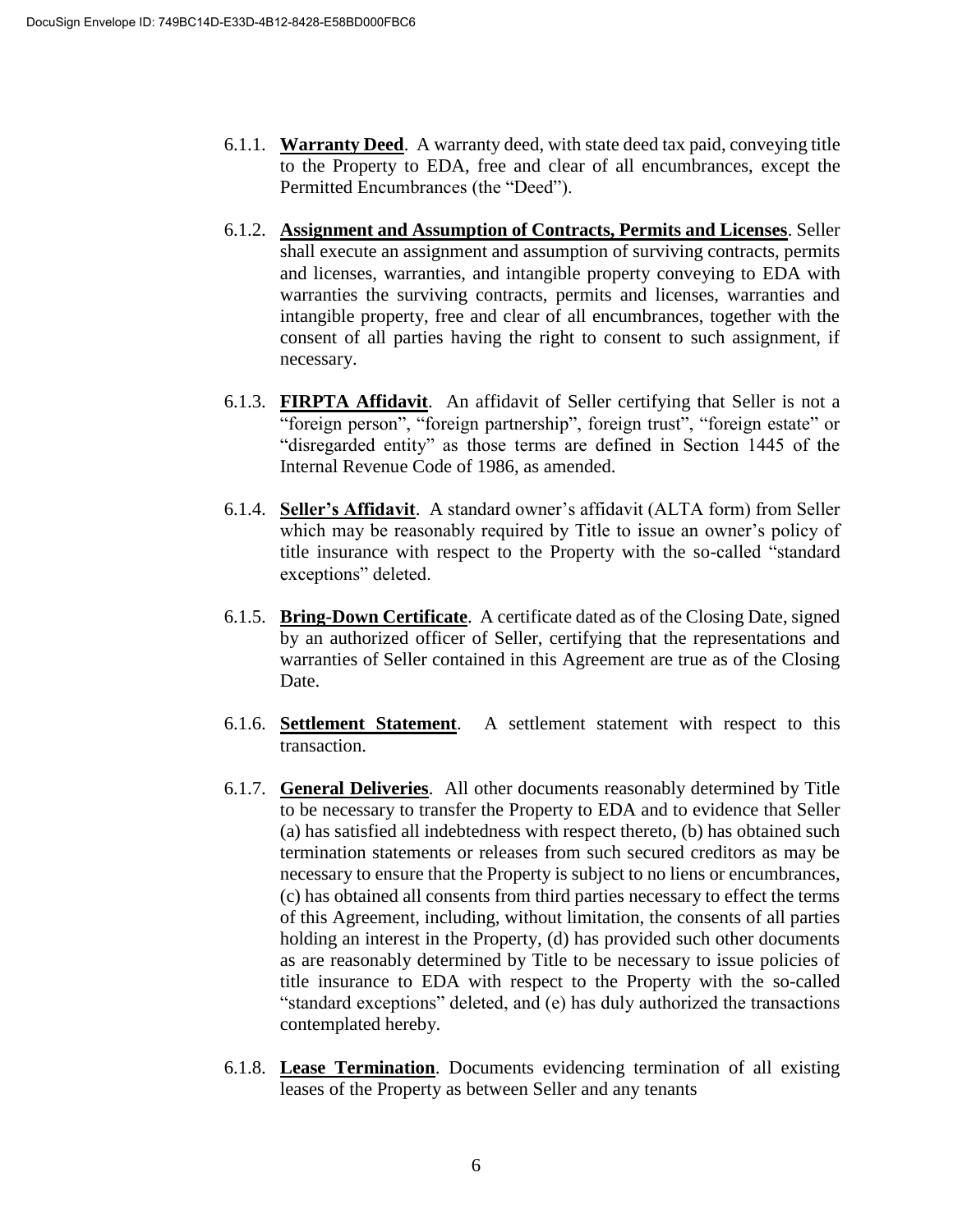- 6.2. **EDA Closing Documents and Deliveries**. On the Closing Date, EDA shall execute and/or deliver, as applicable, to Seller the following:
	- 6.2.1. **Payment of Purchase Price**. The Purchase Price, in accordance with the terms of Section 1.2.
	- 6.2.2. **FIRPTA Affidavit**. An affidavit of EDA certifying that EDA is not a "foreign person", "foreign partnership", foreign trust", "foreign estate" nor a "disregarded entity" as those terms are defined in Section 1445 of the Internal Revenue Code of 1986, as amended.
	- 6.2.3. **EDA's Affidavit**. A standard owner's affidavit (ALTA form) from EDA which may be reasonably required by Title to issue an owner's policy of title insurance with respect to the Property with the so-called "standard exceptions" deleted.
	- 6.2.4. **Bring-Down Certificate**. A certificate dated as of the Closing Date, signed by an authorized officer of EDA, certifying that the representations and warranties of EDA contained in this Agreement are true as of the Closing Date.
	- 6.2.5. **Settlement Statement**. A settlement statement with respect to this transaction.
	- 6.2.6. **General Deliveries**. All other documents reasonably determined by Title to be necessary to evidence that EDA has duly authorized the transactions contemplated hereby and evidence the authority of EDA to enter into and perform this Agreement and the documents and instruments required to be executed and delivered by EDA pursuant to this Agreement, or may be required of EDA under applicable law, including any purchaser's affidavits or revenue or tax certificates or statements.
- 7. **Prorations**. Seller and EDA agree to the following prorations and allocation of costs regarding this Agreement:
	- 7.1. **Title Evidence and Closing Fee**. Seller will pay all costs of the Title Commitment with respect to the Property. EDA will pay all costs of the Survey, if any, and all premiums for any title insurance policy it desires with respect to the Property. Seller and EDA shall each pay one-half  $(1/2)$  of any reasonable closing fee or charge imposed by Title.
	- 7.2. **Transfer Taxes.** Seller shall pay all state deed tax and conservation fee regarding the Deed.
	- 7.3. **Recording Costs**. Seller will pay the cost of recording all documents necessary to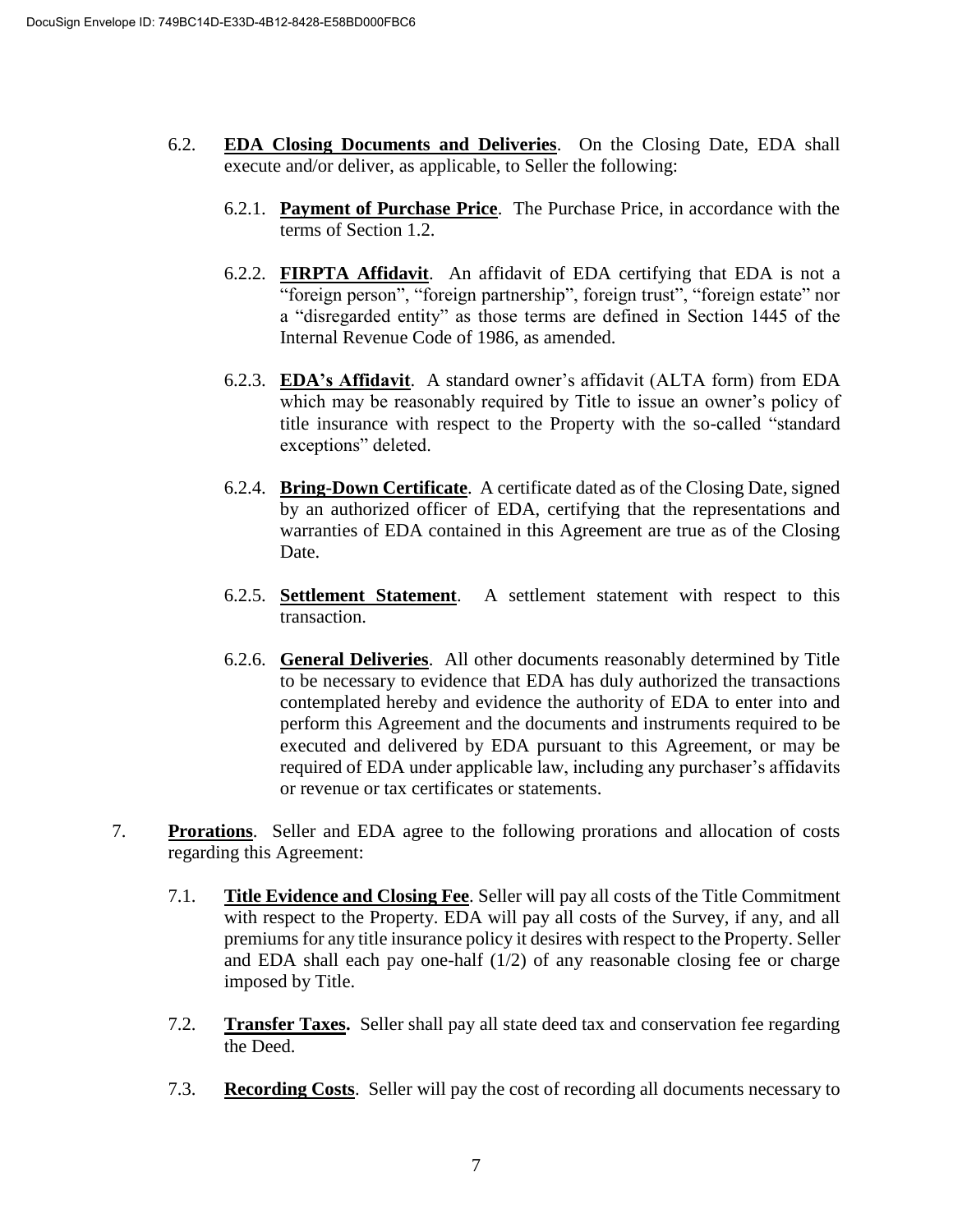place record title to the Property in Seller including, but not limited to, costs of recording any documents necessary to cure any Objections, as hereinafter defined. EDA will pay all recording costs with respect to the recording of the Deed.

- 7.4. **Real Estate Taxes and Special Assessments**. General real estate taxes applicable to any of the Property due and payable in the year of Closing shall be prorated between Seller and EDA on a daily basis as of 12:00 a.m. CT July 15, 2022, based upon a calendar fiscal year, with Seller paying those allocable to the period prior to July 15, 2022 and EDA being responsible for those allocable starting July 15, 2022, and subsequent thereto. Seller shall pay in full all special assessments (and charges in the nature of or in lieu of such assessments) levied, pending, postponed or deferred with respect to any of the Property as of the Closing Date. EDA shall be responsible for any special assessments that are levied or become pending against the Property after the Closing Date. Notwithstanding anything to the contrary set forth herein, in the event that there are special assessments levied against the Property after the Effective Date, such special assessments shall be assumed by EDA at Closing.
- 7.5. **Attorneys' Fees**. Seller and EDA shall each pay its own attorneys' fees incurred in connection with this transaction.
- 7.6. **Survival**. The obligations set forth in this Section 7 survive the Closing.
- 8. **Title Examination**. Within a reasonable time following the Effective Date, EDA shall obtain the following: (i) a commitment for an owner's title insurance policy (ALTA Form 2006) issued by Title for the Property, and copies of all encumbrances described in the commitment (Commitment); and, if it desires, (ii) an ALTA-certified survey bearing the legal description of the Property, and showing the area, dimensions and location of the Property (Survey) (the Survey together with the Commitment shall be known as the "Title Evidence").
	- 8.1. **EDA's Objections**. Within twenty (20) calendar days after EDA's receipt of the last of the Title Evidence, or twenty (20) days after the date of execution of this Agreement, whichever occurs later, EDA may make written objections (Objections) to the form or content of the Title Evidence. The Objections may include without limitation, any easements, restrictions or other matters which may interfere with EDA's intended use of the Property or matters which may be revealed by the Survey. Any matters reflected on the Commitment which are not objected to by EDA within such time period shall be deemed to be permitted encumbrances (Permitted Encumbrances). EDA shall have the renewed right to object to the Commitment as the same may be revised or endorsed from time to time.
	- 8.2. **Seller's Cure**. Seller shall be allowed twenty (20) calendar days after the receipt of EDA's Objections to cure the same but shall have no obligation to do so. If such cure is not completed within said period, or if Seller elects not to cure such Objections, EDA shall have the option to do any of the following: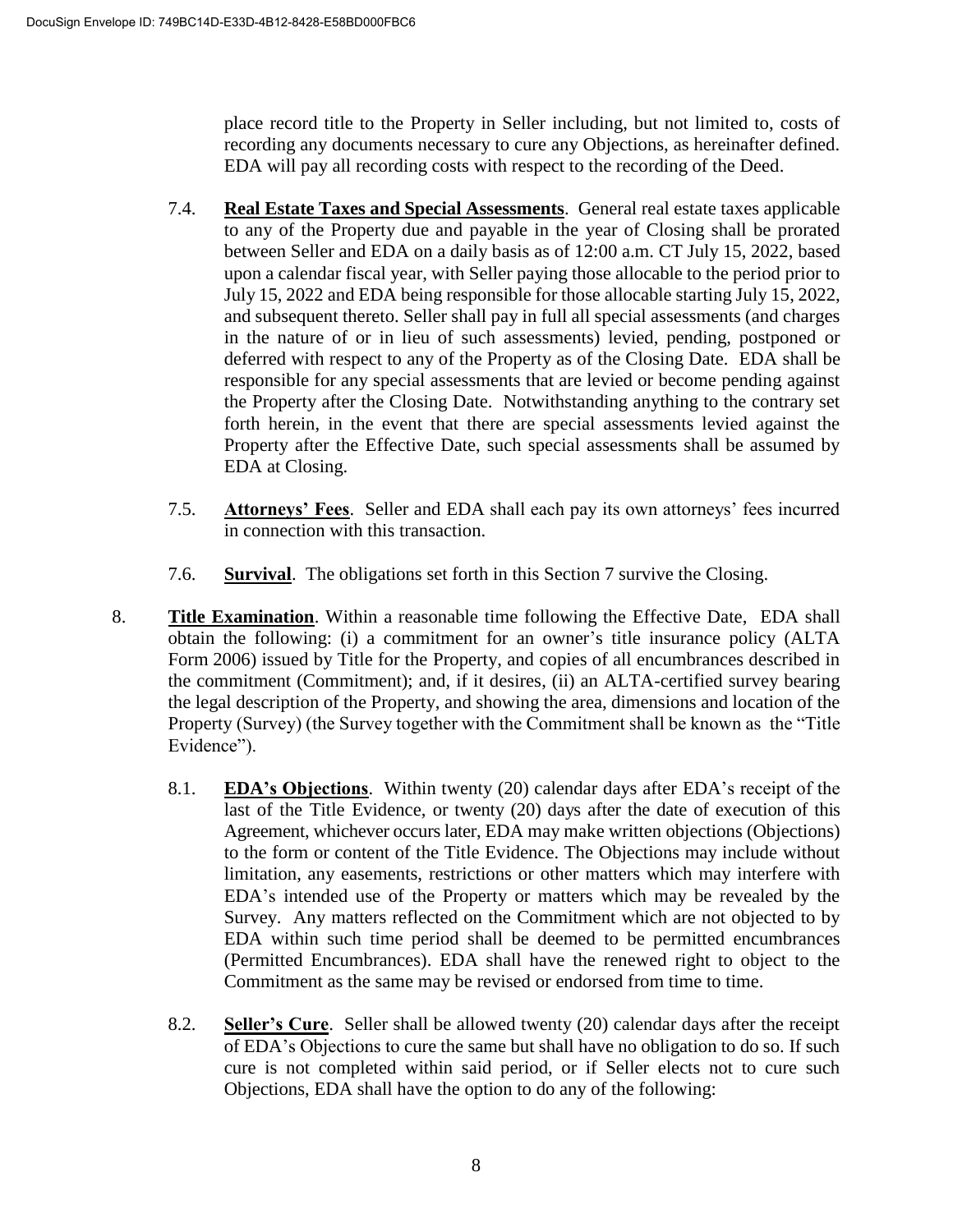- 8.2.1. Terminate this Agreement with respect to all of the Property.
- 8.2.2. Waive one (1) or more of its Objections and proceed to Closing.

If EDA so terminates this Agreement, neither Seller nor EDA shall be liable to the other for any further obligations under this Agreement (except for such obligations as survive termination of this Agreement) and the Earnest Money shall be refunded to Buyer.

#### 9. **Warranties and Representations**.

- 9.1. **By Seller**. Seller warrants and represents the following to EDA, and acknowledges that EDA has relied on such representations and warranties in agreeing to enter into this Agreement:
	- 9.1.1. This Agreement has been duly executed and delivered and constitutes the legal, valid and binding obligation of Seller enforceable in accordance with its terms. Seller has the requisite power and authority to enter into and perform this Agreement and the documents and instruments required to be executed and delivered by Seller pursuant hereto. This Agreement and the documents and instruments required to be executed and delivered by Seller pursuant hereto have each been duly authorized by Seller and such execution, delivery and performance does and will not conflict with or result in a violation of any judgment or order.
	- 9.1.2. The execution, delivery and performance by Seller of this Agreement will not (a) violate any provision of any law, statute, rule or regulation or any order, writ, judgment, injunction, decree, determination or award of any court, governmental agency or arbitrator presently in effect having applicability to Seller, or (b) result in a breach of or constitute a default under any indenture, loan or credit agreement or any other agreement, lease or instrument to which Seller is a party or by which it or any of its properties may be bound.
	- 9.1.3. To Seller's knowledge, except as contemplated herein, no order, consent, approval, license, authorization or validation of, or filing, recording or registration with, or exemption by, any governmental or public body or authority, or any other entity, is required on the part of Seller to authorize, or is required in connection with, the execution, delivery and performance of, or the legality, validity, binding effect or enforceability of, this Agreement.
	- 9.1.4. To Seller's knowledge, there are no actions, suits or proceedings pending or threatened against or affecting Seller or the Property, before any court or arbitrator, or any governmental department, board, agency or other instrumentality which in any of the foregoing (a) challenges the legality,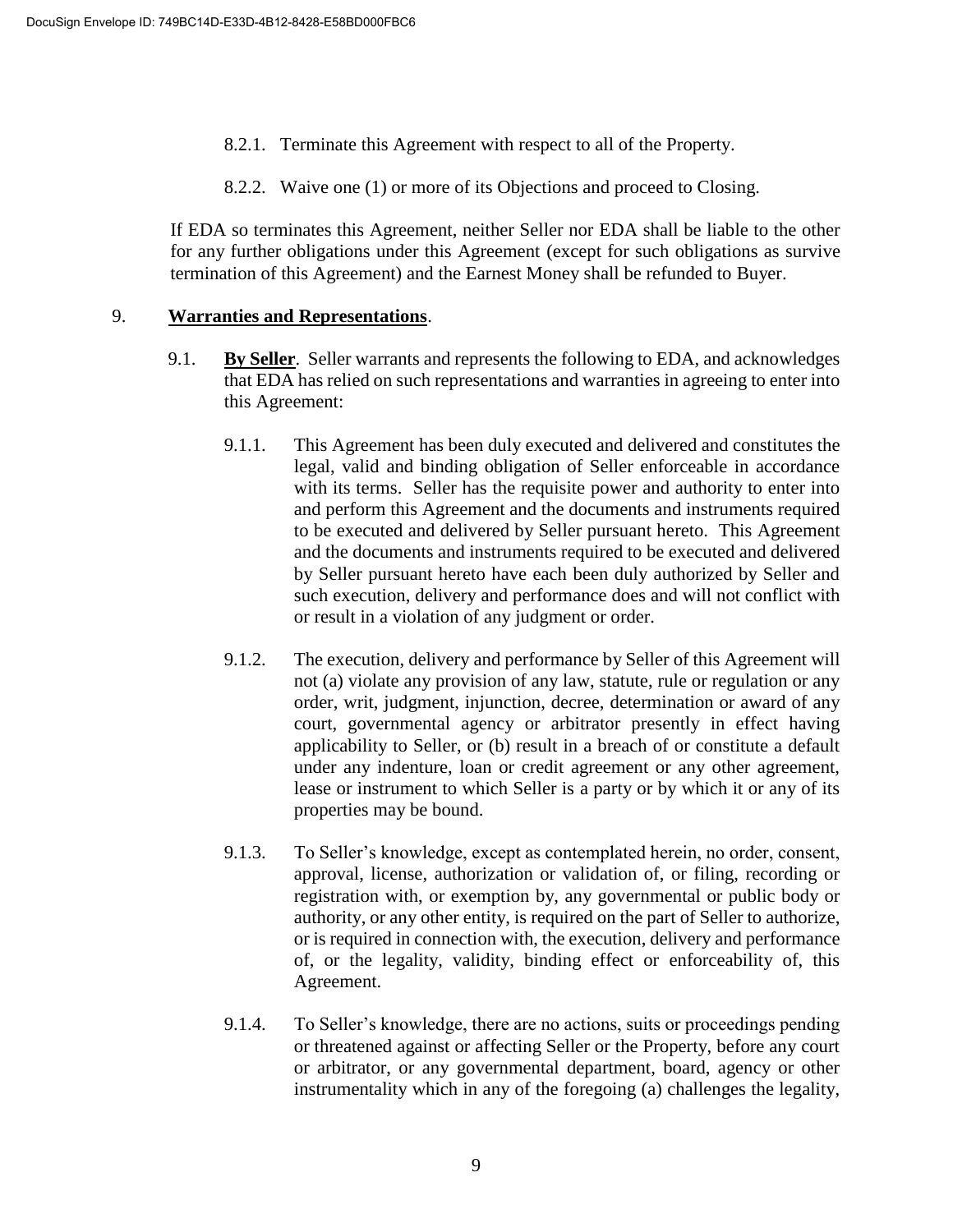validity or enforceability of this Agreement, or (b) if determined adversely to Seller, would have a material adverse effect on the ability of Seller to perform its obligations under this Agreement.

- 9.1.5. The Seller will complete a well disclosure statement to indicate the location of the existing well, which has been capped. To Seller's knowledge, there has been no methamphetamine production on or about any portion of the Property. To Seller's knowledge, there are no sewage treatment systems located on any portion of the Property and it has been connected to municipal sewer services during Seller's ownership of the Property. To Seller's knowledge, the sewage generated by the Property, if any, goes to a facility permitted by the Minnesota Pollution Control Agency and there is no "individual sewage treatment system" (as defined in Minnesota Statutes § 115.55, Subd. 1(g)) located on the Property.
- 9.1.6. Seller is not a "foreign person," "foreign corporation," "foreign trust," "foreign estate" or "disregarded entity" as those terms are defined in Section 1445 of the Internal Revenue Code.
- 9.1.7. To Seller's knowledge, except as may be disclosed as part of the Due Diligence Materials, (i) no condition exists on the Property that may support a claim or cause of action under any Environmental Law (as defined below) and there are no Hazardous Substances (as defined below) on the Property, (ii) there has been no release, spill, leak or other contamination or otherwise onto the Property, and (iii) there are no restrictions, clean ups or remediation plans regarding the Property. To Seller's knowledge, except as may be disclosed as part of the Due Diligence Materials, there is no buried waste or debris on any portion of the Property. "Environmental Law" shall mean (a) the Comprehensive Environmental Response Compensation and Liability Act of 1980, 42 U.S.C. § 9601-9657, as amended, or any similar state law or local ordinance, (b) the Resource Conservation and Recovery Act of 1976, 42 U.S.C. § 6901, et seq., (c) the Federal Water Pollution Control Act, 33 U.S.C. § 1251 et seq., (d) the Clean Air Act, 42 U.S.C. § 7401, et seq., (e) the Toxic Substances Control Act, 15 U.S.C. § 2601 et seq., (f) the Safe Drinking Water Act, 42 U.S.C. § 300(f) et seq., (g) any law or regulation governing aboveground or underground storage tanks, (h) any other federal, state, county, municipal, local or other statute, law, ordinance or regulation, including, without limitation, the Minnesota Environmental Response and Liability Act, Minn. Stat. § 115B.01, et seq., (i) all rules or regulations promulgated under any of the foregoing, and (j) any amendments of the foregoing. "Hazardous Substances" shall mean polychlorinated biphenyls, petroleum, including crude oil or any fraction thereof, petroleum products, heating oil, natural gas, natural gas liquids, liquefied natural gas or synthetic gas usable for fuel, and shall include, without limitation, substances defined as "hazardous substances," "toxic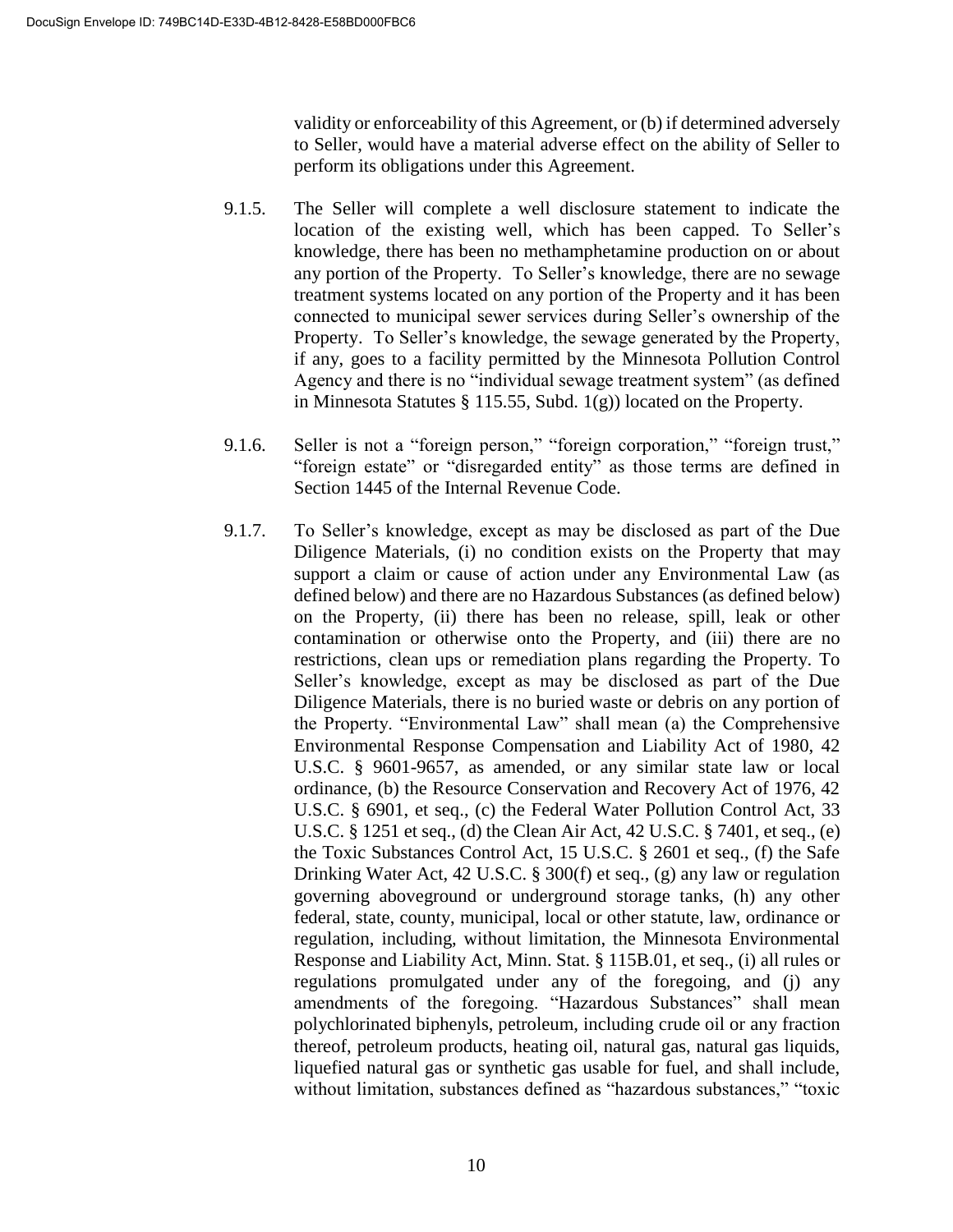substances," "hazardous waste," "pollutants or contaminants" or similar substances under any Environmental Law.

- 9.1.8. To Seller's knowledge, there are no leases, tenancies, unrecorded agreements or other contracts of any nature or type relating to, affecting or serving the Property that will not be terminated as of the Closing Date.
- 9.1.9. There will be no indebtedness attributable to the Property which will remain unpaid after the Closing Date.

The representations, warranties and other provisions of this Section 9.1 shall survive Closing for a period of one (1) year from the Closing Date; provided, however that Seller shall have no liability with respect to a breach of the representations and warranties set forth in this Agreement if EDA has actual knowledge of Seller's breach thereof prior to Closing and EDA consummates the acquisition of the Property as provided herein.

EDA acknowledges and agrees that, except as expressly specified in this Section 9 of this Agreement, Seller has not made, and Seller hereby specifically disclaims, any representation, warranty or covenant of any kind, oral or written, expressed or implied, or rising by operation of law, with respect to the Property, including but not limited to, any warranties or representations as to the habitability, merchantability, fitness for a particular purpose, title, zoning, tax consequences, physical or environmental condition, utilities, valuation, governmental approvals, the compliance of the Property with governmental laws, the truth, accuracy or completeness of any information provided by or on behalf of Seller to EDA, or any other matter or item regarding the Property. EDA agrees to accept the Property and acknowledges that the sale of the Property as provided for herein is made by Seller on an "AS IS," "WHERE IS," and "WITH ALL FAULTS" basis. The limitations set forth in this paragraph shall survive the Closing and shall not merge in the deed.

- 9.2. **By EDA**. EDA warrants and represents the following to Seller, and acknowledges that Seller has relied on such representations and warranties in agreeing to enter into this Agreement:
	- 9.2.1 This Agreement has been duly executed and delivered and constitutes the legal, valid and binding obligation of EDA enforceable in accordance with its terms. EDA has been duly formed under the laws of the State of Minnesota and is in good standing under the laws of the jurisdiction in which the Property is located, is duly qualified to transact business in the jurisdiction in which the Property is located, and has the requisite power and authority to enter into and perform this Agreement and the documents and instruments required to be executed and delivered by EDA pursuant hereto. This Agreement and the documents and instruments required to be executed and delivered by EDA pursuant hereto have each been duly authorized by all necessary action on the part of EDA and such execution,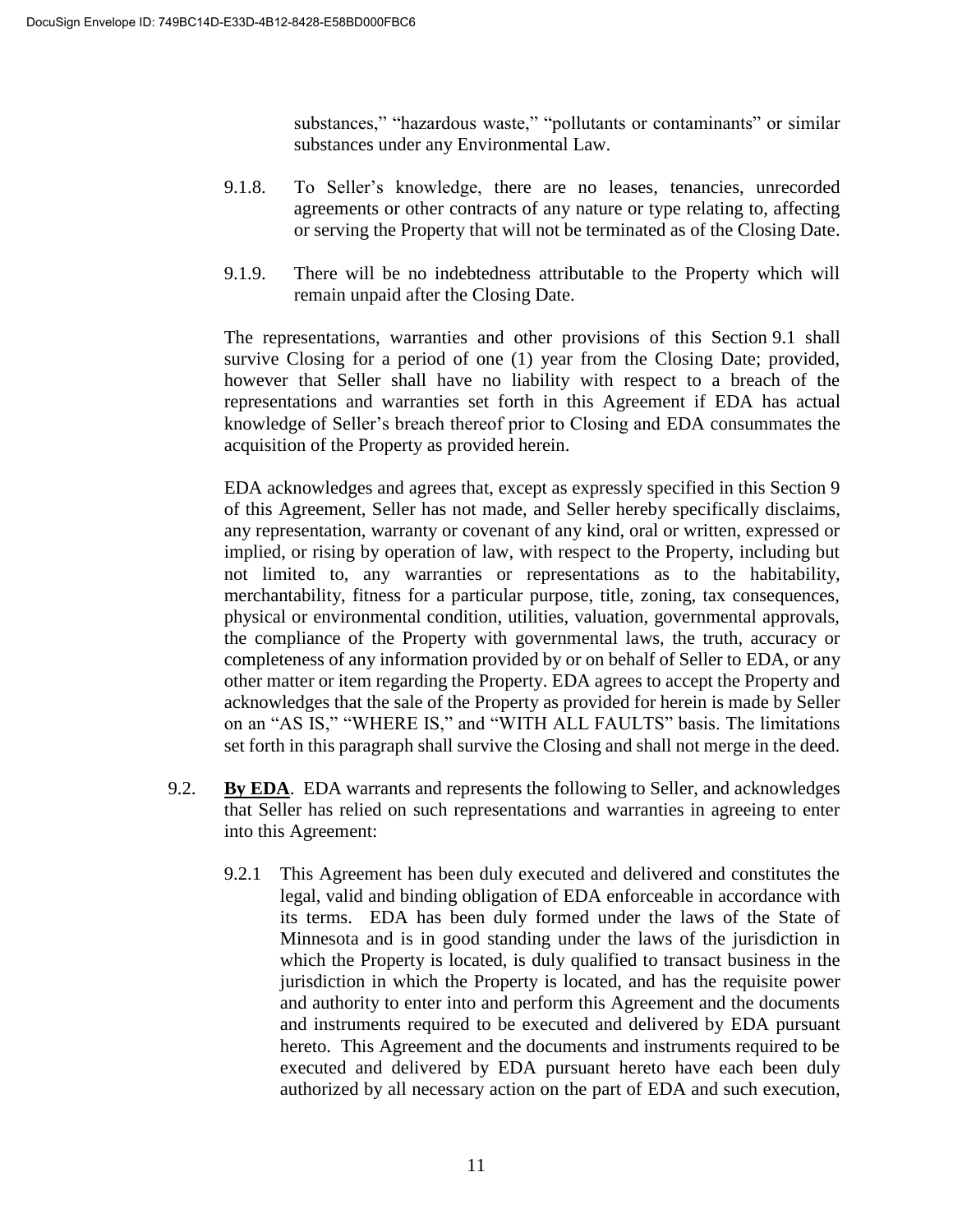delivery and performance does and will not conflict with or result in a violation of EDA's organizational agreement or any judgment or order.

9.2.2 The execution, delivery and performance by EDA of this Agreement will not (a) violate any provision of any law, statute, rule or regulation or any order, writ, judgment, injunction, decree, determination or award of any court, governmental agency or arbitrator presently in effect having applicability to EDA, (b) violate or contravene any provision of the articles of incorporation or bylaws of EDA, or (c) result in a breach of or constitute a default under any indenture, loan or credit agreement or any other agreement, lease or instrument to which EDA is a party or by which it or any of its properties may be bound.

The representations, warranties and other provisions of this Section 9.2 shall survive Closing; provided, however, EDA shall have no liability with respect to any breach of a particular representation or warranty if Seller shall fail to notify EDA in writing of such breach within one (1) year after the Closing Date.

#### 10. **Additional Obligations of Seller**.

- 10.1. **Licenses and Permits**. Seller shall transfer to EDA all transferable rights, if any, in any permits or licenses held by Seller with respect to the Property.
- 10.2. **Condition of Property**. On or before July 15, 2022, Seller shall deliver to EDA exclusive vacant possession of the Property. Seller agrees that after July 15, 2022, EDA may dispose of any trash or personal property remaining on the Property, in EDA's sole discretion, and that any such items shall, after Closing, be considered abandoned. Seller shall indemnify EDA for a period of one (1) year with regard to claims of conversion brought with respect to personal property present on the Property.
- 10.3. **Further Assurances**. From and after the Closing Date, Seller agrees to execute, acknowledge and deliver to EDA such other documents or instruments of transfer or conveyance as may be reasonably required to carry out its obligations pursuant to this Agreement.
- 10.4. **Non-Assumption of Contracts or Other Obligations**. The parties understand and agree that EDA is only acquiring certain of Seller's real property assets and that this Agreement and any related agreements shall not be construed to be in any manner whatsoever an assumption by EDA of any agreements, indebtedness, obligations or liabilities of Seller which are owing with respect to the operation of the Property prior to the Closing Date.
- 10.5. **Mortgages**. On or before the Closing Date, Seller shall satisfy all mortgage and/or lien indebtedness with respect to all or any portion of the Property and shall obtain recordable releases of the Property from any and all such mortgages or other liens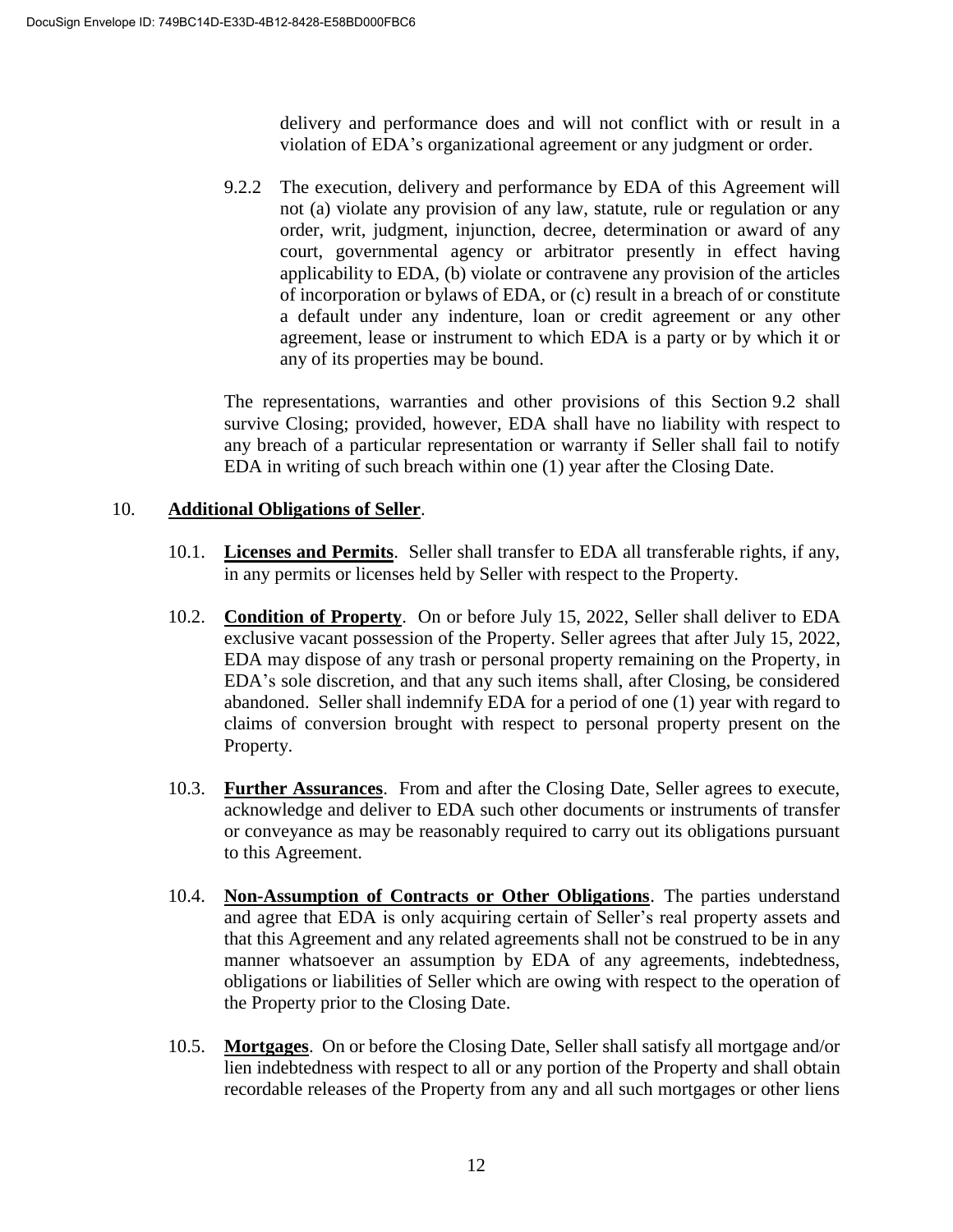affecting all or any portion of the Property. Notwithstanding the foregoing, Seller shall not be obligated to satisfy any liens that result from EDA's Investigations.

- 10.5 **Marketing.** At all times prior to the Closing Date, Seller shall not negotiate in any manner for the sale or transfer of the Property with any third party.
- 11. **Broker**. It is acknowledged that Seller's broker is Langer Real Estate Services. It is acknowledged that there is not a broker for EDA.
- 12. **Notice**. Any notice to be given by one party hereto shall be personally delivered (including messenger delivery) or be sent by registered or certified mail, or by a nationally recognized overnight courier which issues a receipt, in each case postage prepaid, to the other party at the addresses in this Section (or to such other address as may be designated by notice given pursuant to this Section), and shall be deemed given upon personal delivery, three (3) days after the date postmarked or one (1) business day after delivery to such overnight courier.

| If to EDA:      | West St. Paul Economic Development Authority<br>Attn: Nate Burkett<br>1616 Humboldt Ave.<br>West St. Paul, MN 55118 |
|-----------------|---------------------------------------------------------------------------------------------------------------------|
| with a copy to: | Korine L. Land<br>LeVander, Gillen & Miller, P.A.<br>1305 Corporate Center Drive, Suite 300<br>Eagan, MN 55121      |
| If to Seller:   | Paul Wendlandt III & Martha J. Casserly<br>1619 Oakdale Ave.<br>West St. Paul, MN 55118                             |

- 13. **Default; Remedies**. If either Seller or EDA fails to perform any of their respective obligations under this Agreement in accordance with its terms, and such failing party does not cure such failure within thirty (30) days after written notice thereof from the other party (provided that no notice or cure period shall be required for obligations to be performed at Closing), then the other party shall have the right to terminate this Agreement by giving the failing party written notice of such election. In the case of any default by EDA, Seller's sole and exclusive remedy shall be termination of this Agreement as provided above and, upon any such termination, the Earnest Money shall be forfeited to Seller. In the case of any default by Seller, EDA's sole and exclusive remedies shall be (i) specifically enforce this Agreement, or (ii) terminate this Agreement, in which case the Earnest Money shall be returned to EDA. In no event shall EDA be entitled to record a notice of Lis Pendens against the Property, unless EDA is pursuing specific performance of this Agreement. In any action or proceeding to enforce this Agreement or any term hereof, the prevailing party shall be entitled to recover its reasonable costs and attorneys' fees.
- 14. **Cumulative Rights**. No right or remedy conferred or reserved to Seller or EDA is intended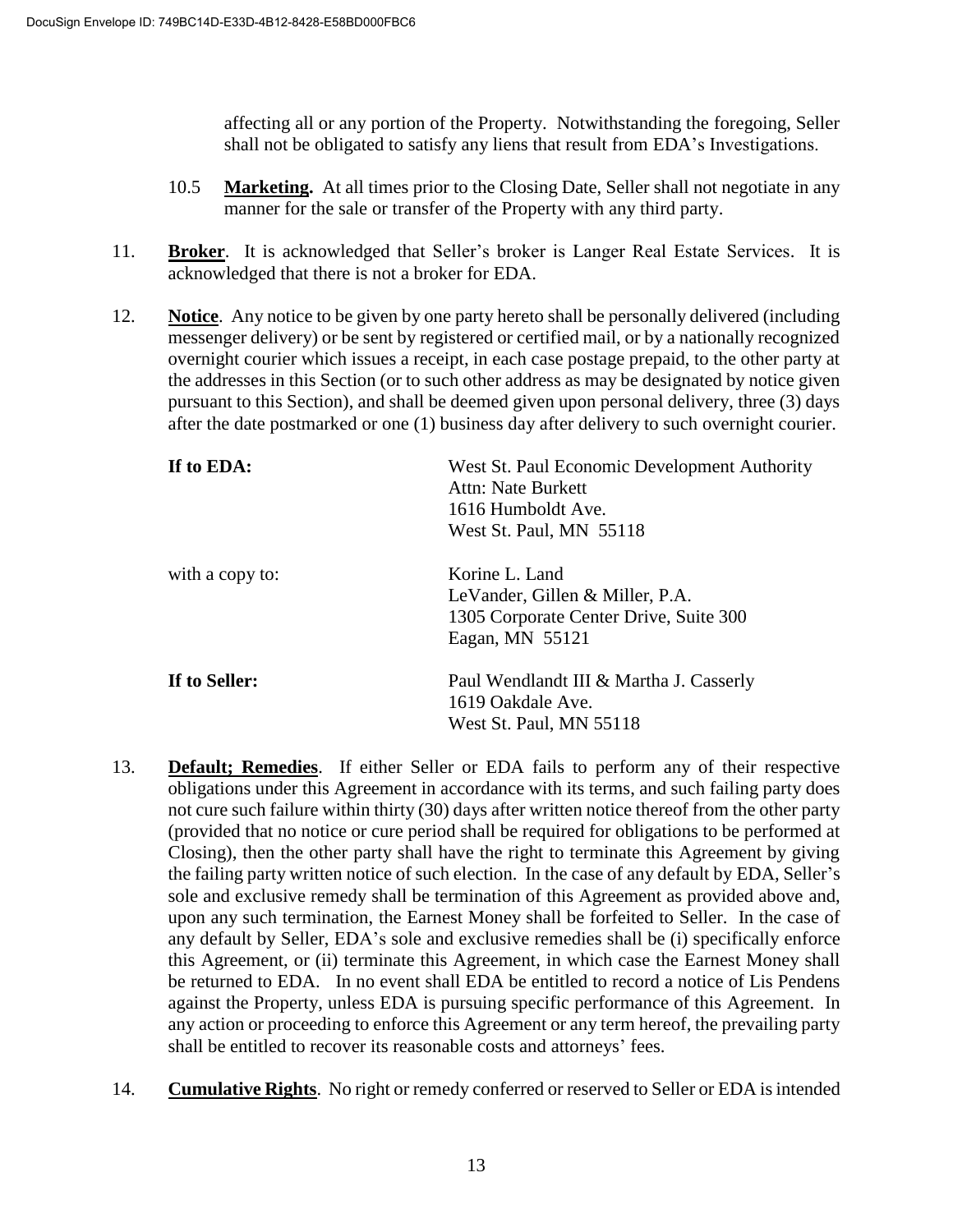to be exclusive of any other right or remedy herein or by law provided, but each shall be cumulative in and in addition to every other right or remedy existing at law, in equity or by statute, now or hereafter.

- 15. **Assignment**. EDA may not assign this Agreement without the prior written consent of the Seller.
- 16. **Entire Agreement; Modification**. This written Agreement constitutes the complete agreement between the parties with respect to this transaction and supersedes any prior oral or written agreements between the parties regarding this transaction. There are no verbal agreements that change this Agreement and no waiver of any of its terms will be effective unless in a writing executed by the parties.
- 17. **Binding Effect; Survival**. This Agreement binds and benefits the parties and their respective successors and assigns. All representations and warranties, and indemnification obligations of the parties hereto shall survive the Closing.
- 18. **Governing Law**. The provisions of this Agreement shall be governed by and construed in accordance with the laws of the State of Minnesota. Any legal action related to this Agreement shall be venued in Dakota County District Court.
- 19. **Rules of Interpretation**. The words "herein" and "hereof" and words of similar import, without reference to any particular section or subdivision, refer to this Agreement as a whole rather than any particular section or subdivision hereof. References herein to any particular section or subdivision hereof are to the section or subdivision of this Agreement as originally executed.
- 20. **Titles of Sections**. Any titles of the sections, or any subsections, of the Agreement are inserted for convenience of reference only and shall be disregarded in construing or interpreting any of its provisions.
- 21. **Counterparts; Facsimiles**. This Agreement may be executed in any number of counterparts, and all of the signatures to this Agreement taken together shall constitute one and the same agreement, and any of the parties hereto may execute such agreement by signing any such counterpart. Facsimile or "PDF" signatures on this Agreement shall be treated as originals.
- 22. **Represented by Counsel**. Each party confirms that it has had the opportunity to be represented and advised by counsel in this transaction.
- 23. **Time of the Essence**. Time is of the essence of this Agreement.

# **[remainder of page intentionally left blank]**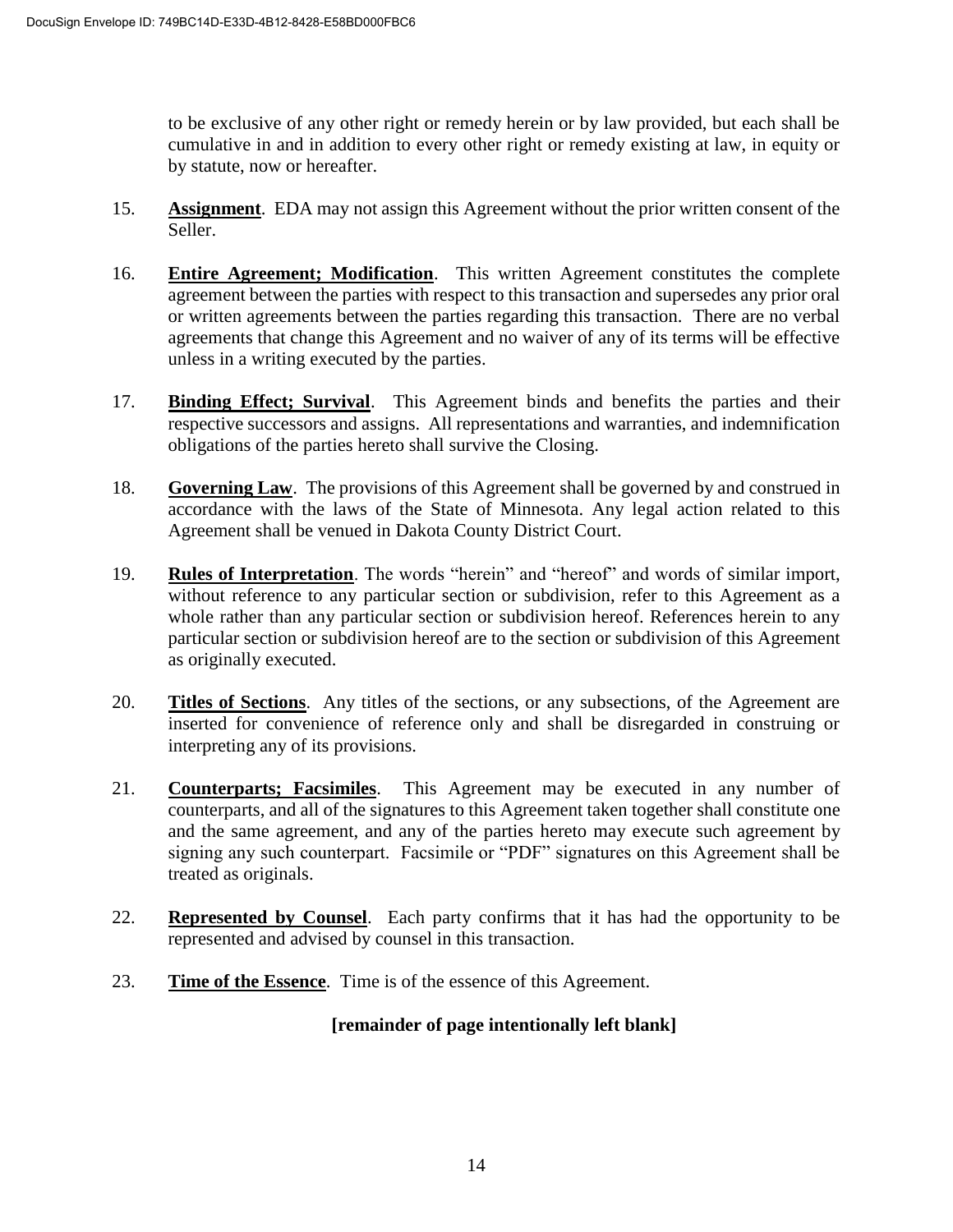**IN AGREEMENT**, the parties hereto have hereunto set their hands as of the Effective Date.

**SELLER:**

DocuSigned by: By

Paul Wendlandt III

DocuSigned by: Martha J. Casserly By

Martha J. Casserly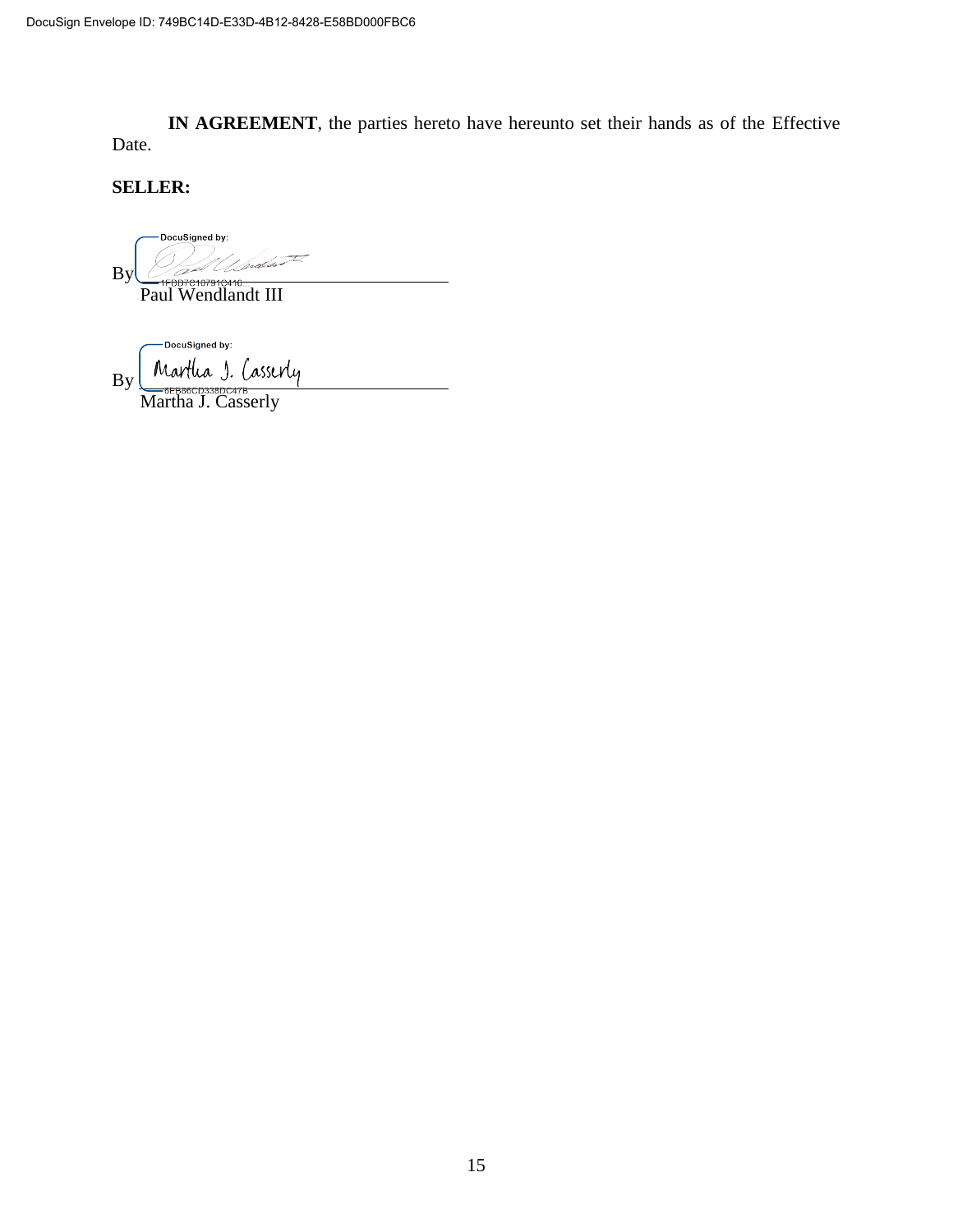# **EDA: WEST ST. PAUL ECONOMIC DEVELOPMENT AUTHORITY**

By \_\_\_\_\_\_\_\_\_\_\_\_\_\_\_\_\_\_\_\_\_\_\_\_\_\_\_\_\_\_\_\_

David J. Napier Its President

By \_\_\_\_\_\_\_\_\_\_\_\_\_\_\_\_\_\_\_\_\_\_\_\_\_\_\_\_\_\_\_\_

Nathan Burkett Its Executive Director